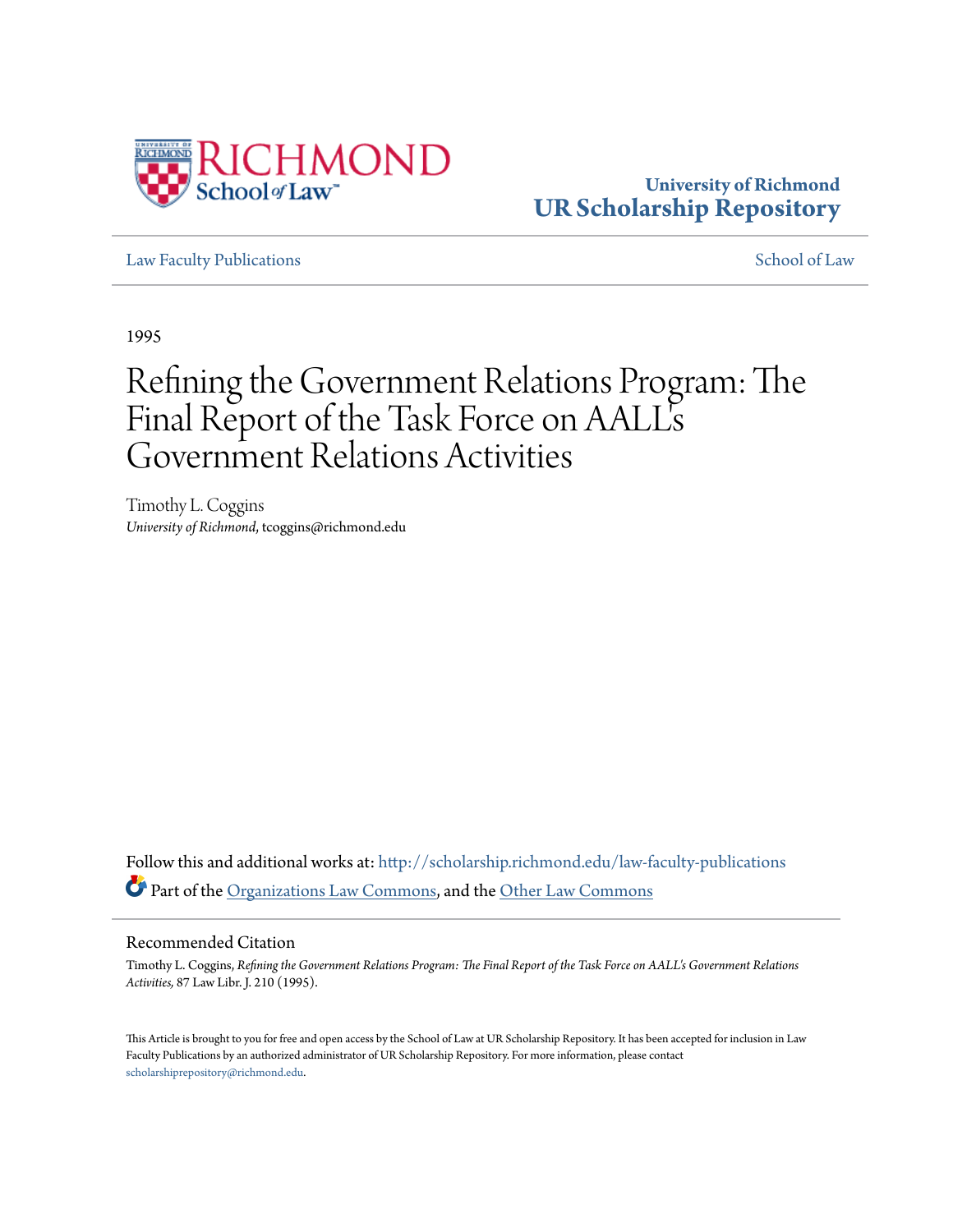# Refining the Government Relations Program: The Final Report of the Task Force on AALL's **Government Relations Activities\***

# **Introduction\*\***

During the summer of **1993,** Kay Todd, President Elect of the American Association of Law Libraries, named a special task force to review the Association's government relations activities, presenting it with a goal of achieving a better coordination of such activities. The charges to the Task Force on AALL's Government Relations Activities and the processes that the Task Force utilized in fulfilling these charges are outlined in the final and interim reports of the Task Force, which follow this introduction. The Interim Report of the Task Force was submitted to the **AALL** Executive Board prior to its April 1994 meeting for information purposes only. The Final Report, issued on June 21, 1994, outlined nine recommendations relating to AALL's government relations activities. This report was considered **by** the Executive Board at its July **7-8,** 1994, meetings.

This introduction details the Executive Board's actions on the nine recommendations of the Final Report. It is followed **by** the text of the Final Report, as submitted to the **AALL** Board but with added footnote information to facilitate access to material cited in the Report. The Interim Report is included as an appendix to the Final Report.

# **Task Force Recommendations and AALL Executive Board Actions**

The **AALL** Board adopted all but two of the Task Force's recommendations. The adopted recommendations were':

The Washington Affairs Representative should determine when the Assistant Washington Affairs Representative may speak for **AALL** [Recommendation **1];**

<sup>\*</sup> The Task Force members were Laura **N.** Gasaway; Sarah K. Wiant; Robert L. Oakley, ex officio; and Timothy L. Coggins, Chair. AALL President Kay M. Todd served as the board liaison to the Task Force.

<sup>\*\*</sup> The introduction to this report was prepared **by** Timothy L. Coggins, Chair of the Task Force on AALL's Government Relations Activities, and Director and Assistant Professor of Law, University of Alabama School of Law Library, Tuscaloosa, Alabama.

**<sup>1.</sup>** Letter from Kay M. Todd, President of the American Association of Law Libraries, to Timothy L. Coggins, Chair of the Task Force on AALL's Government Relations Activities 1 (August **16,** *1994).* See **MEETINGS OF THE AALL EXECuTIVE BOARD. BOARD** NOTEBOOKs, **July** 1994, Book **1,** Tab 12. The report of all actions taken on the Task Force Final Report **by** the **AALL** Executive Board also appears in MINUTES OF THE AALL EXECUTIVE BOARD, July 7-8, 1994, at 1933-34, American Association of Law Libraries Headquarters, Chicago.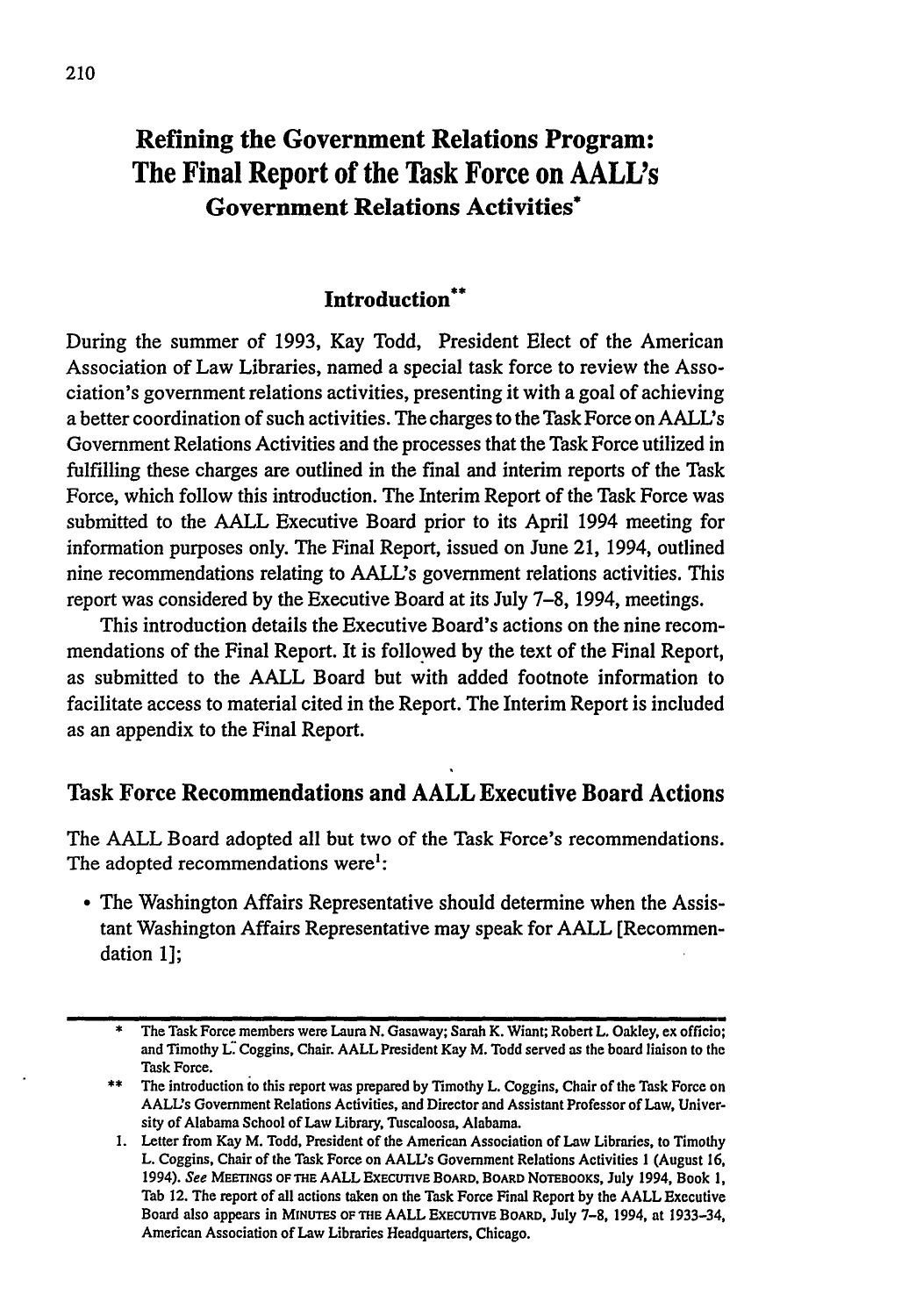- \* **A** meeting of individuals involved in AALL's government relations activities should be convened each year at the Annual Meeting [Recommendation 2];
- \* The National Legal Resources Committee should be charged to define its role more clearly [Recommendation 4];
- \* **A** process for resolving conflicts related to AALL's government relations policy should be adopted [Recommendation **6];**
- \* The Washington Affairs Representative should attend all **AALL** Executive Board meetings [Recommendation **7]2;**
- \* The responsibilities of official representatives to groups involved in government relations activities should be transferred to the Washington Affairs Representative [Recommendation **8];** and
- The Washington Affairs Representative should develop an ongoing effort to educate the members of **AALL** about the Association's government relations activities and positions on issues [Recommendation **9].**

President Kay Todd indicated that the recommendations would be implemented, and, in fact, the recommendation related to other representatives has been implemented already from a budgetary standpoint.<sup>3</sup>

The **AALL** Board did not adopt two of the nine recommendations. Those recommendations were: <sup>4</sup>

- \* Funds should be budgeted to support travel for those other than the Washington Affairs Representative to testify before Congress [Recommendation **3];** and
- \* Preservation activities should be the responsibility of the Technical Services Special Interest Section, and, consequently, the Preservation Committee should be terminated [Recommendation **5].**

The Board felt that travel funds for presenting testimony on behalf of **AALL** in Washington should be under the control and within the budget of the Washington Affairs Representative. Washington Affairs Representative Robert Oakley indicated to the Board that he recalled only two instances in which someone other than himself represented **AALL** at hearings. The Board also felt that the Preservation Committee was undertaking important activities for the Association and that it should be maintained as a separate committee.<sup>5</sup>

<sup>2.</sup> The Task Force proposed the following: "The Washington Affairs Representative should serve as an ex-officio member of the **AALL** Executive Board and should attend all Board meetings." However, the Board amended this recommendation to the following: "The Washington Affairs Representative should attend **AALL** Executive Board Meetings." The amended recommendation passed. *See MINUTES, supra* note **1,** at 1934.

**<sup>3.</sup>** Letter of Aug. **16,** 1994, *supra* note **1,** at **1.**

<sup>4.</sup> *Id.* at 2. *See also MINUTES. supra* note **1,** at **1933-34.**

**<sup>5.</sup>** Letter of Aug. **16,** 1994, *supra* note **1,** at **1.**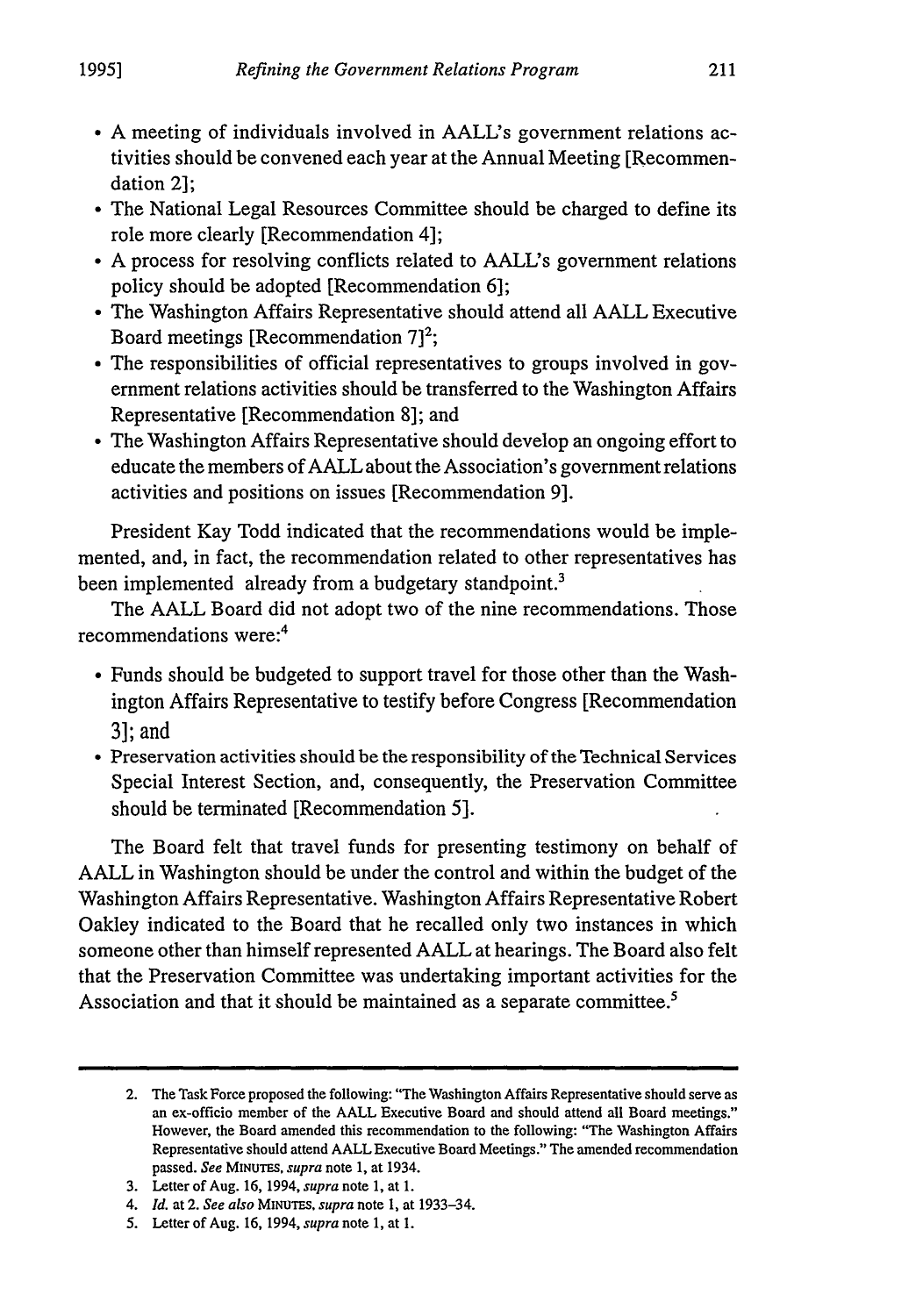# **American Association of Law Libraries Task Force on AALL's Government Relations Activities Final Report, June 21, 1994**

# **I. History of the Task Force**

The Task Force on AALL's Government Relations Activities was appointed **by** President Kay M. Todd during the summer of **1993** and was charged with recommending guidelines and procedures that promote better coordination of AALL's government relations activities, more efficiency of committees' work, consistency of positions on issues, and better communication among the various committees and official representatives involved in the government relations activities.' The Task Force surveyed **AALL** officers and Board members, current and past chairs of committees involved in the government relations program, the Washington Affairs Representative (Robert L. Oakley), the Assistant Washington Affairs Representative (Susan **E.** Tulis), and selected official representatives to solicit their opinions and experiences.' The process is described fully in the Task Force Interim Report, which was submitted for information purposes to the **AALL** Board at its April meeting. **A** copy of the Interim Report is appended.

The Task Force is pleased to report that many recommendations about AALL's government relations activities that were included in the Special Committee on National Information Policy Report<sup>8</sup> and the recommendations in the Washington Affairs Representative's *Report on AALL's Government Relations Program and Recommendations for the Future'* have been adopted and currently are functioning very well. The Association is now represented effectively in Washington, **D. C., by** the Washington Affairs Representative and

**<sup>6.</sup>** Letter from Kay M. Todd, President of the American Association of Law Libraries, to Timothy L. Coggins, Chair of the Task Force on AALL's Government Relations Activities 1 (June **2, 1993)** (on file with the Chair of the Task Force).

**<sup>7.</sup>** *See* Task Force on AALL's Government Relations Activities, Compilation of Questionnaire Responses (unpublished manuscript, on file with Chair of the Task Force).

**<sup>8.</sup>** American Association of Law Libraries, *Special Committee on National Information Policy, Final Report, May31, 1990, 83* **LAw LIBR. J. 177 (1991)** [hereinafter *Special Committee Final Report].* This is an edited version of the Special Committee's Final Report.

**<sup>9.</sup>** AMERICAN AssocIATION OFLAW LIBRARIES. REPORTOF **THE** WASHINGTON AFFAIRS REPRESENTATIVE *oN* **AALL'S GOVERNMENT RELATIONS PROGRAM AND RECOMMENDATIONS FOR** THE FUTURE, **JUNE, 1992.** This document is available at the Archives of the American Association of Law Libraries, managed **by** and housed at the University of Illinois at Urbana-Champaign Library. The Archives collection contains official records of the Association and its committees, officers, sections, and chapters. Additionally, personal papers of past officers and other active members of the Association are maintained. To transfer records to the Archives or to request a search of the Archives, contact William Maher, Library, Room **19,** University Archives, University of Illinois, 1408 **N.**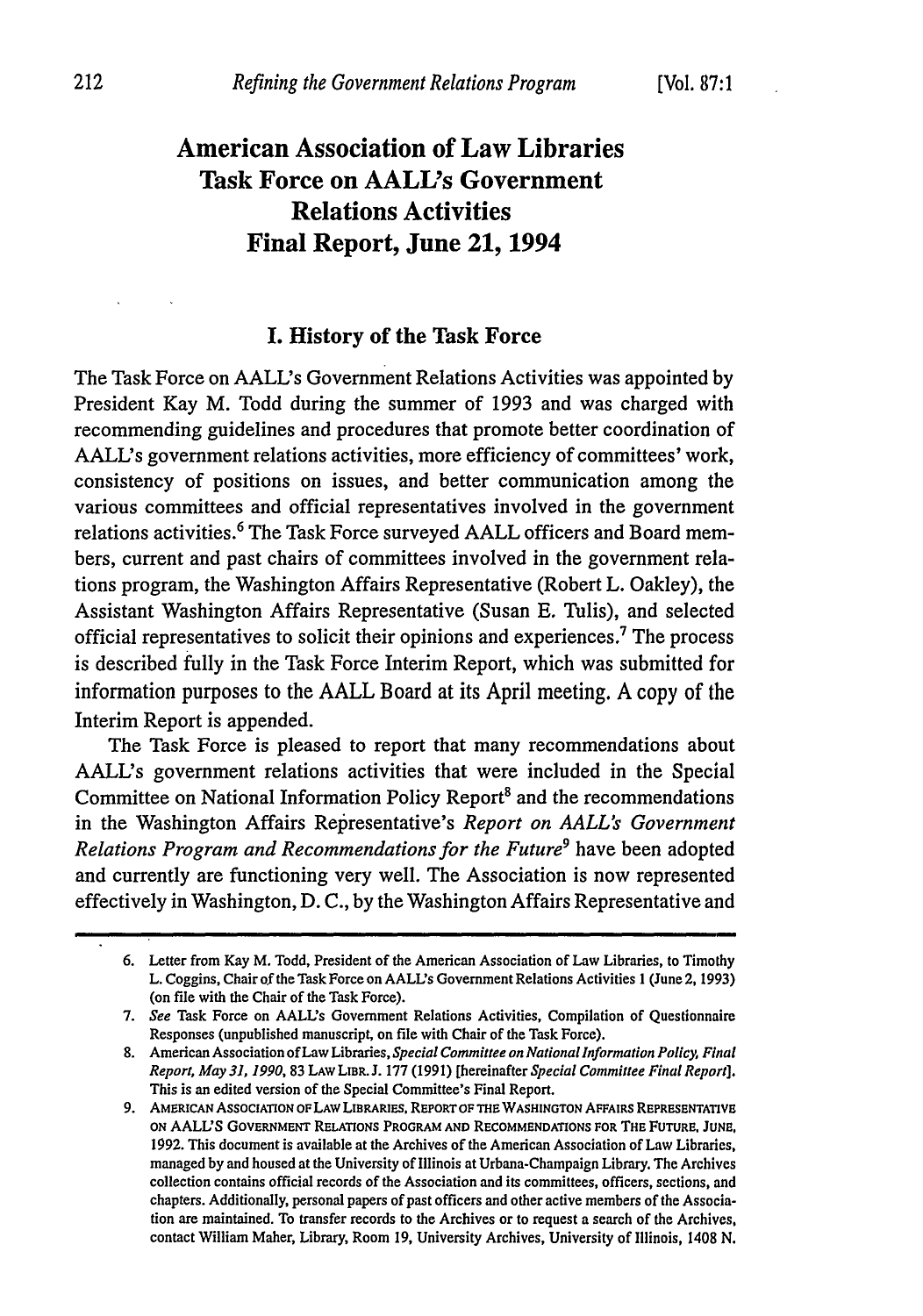the Assistant Washington Affairs Representative. Their work, along with the work of the **AALL** officers, committees, and members, has enabled **AALL** to participate significantly in the development and direction of government information policies. This Task Force Final Report offers additions to the earlier reports and enhancements to the current operations in order to create an even more effective presence and involvement in government relations activities.<sup>10</sup> The report also recommends methods to inform the **AALL** membership about its government relations activities.

The Task Force Final Report deals with individuals, committees, and others who are involved in the Association's government relations activities. This group includes the **AALL** President and Board, the Government Relations Committee (GRC), the National Legal Resources Committee (NLRC), the Copyright Committee, the Preservation Committee, the Washington Affairs Representative (WAR), the Assistant Washington Affairs Representative (Assistant Representative), and the official representatives who have government relations related roles. The Final Report is divided into two sections: General Comments and Continuing Initiatives, and Recommendations for New Initiatives.

# **II. General, Comments and Continuing Initiatives**

This section of the Task Force Final Report clarifies some issues and briefly discusses current initiatives to emphasize the importance of continuing attention to and discussion of these issues.

#### *A. Government Relations Policy Development and Official Statements*

AALL's processes and procedures for the development of government relations policies work well. Committees freely and independently review issues, develop proposals, and submit those proposals for consideration **by** the President, the Board, and ultimately the membership at the **AALL** Annual Meeting business meeting, if necessary. Committees are assisted **by** the WAR and his office. This system permits the flexibility necessary to involve many members and to develop policies based on collaborative efforts.

In some instances the procedures outlined above are not necessary. If a statement is consistent with and reflects an existing policy, the issuing committee and individuals may present the statement as the policy of **AALL.** Committees and individuals may not, however, make statements about new

Gregory, Urbana, IL **61801. A** list of processed record series is posted on **AALLNET,** the Association's electronic information system at Washburn University School of Law Library. The **REPORT OF THE WASHINGTON AFFAIRS REPRESENTATIVE ON AALL'S GOVERNMENT RELATIONS** PROGRAM AND RECOMMENDATIONS FOR THE FUTURE is placed in R.S. 85/1/180-Representatives' Annual Reports File. The report is also available in **MEETINGS OF THE AALL EXECUTIVE BOARD, BOARD NOTEBOOKS,** Apr. **24-25/Jul. 16-17, 1992,** Book **1,** Tab **8.**

**<sup>10.</sup>** The Final Report of the Task Force on AALL's Government Relations Activities also is available at the Archives, R.S. 85/1/428-Government Relations Committee File.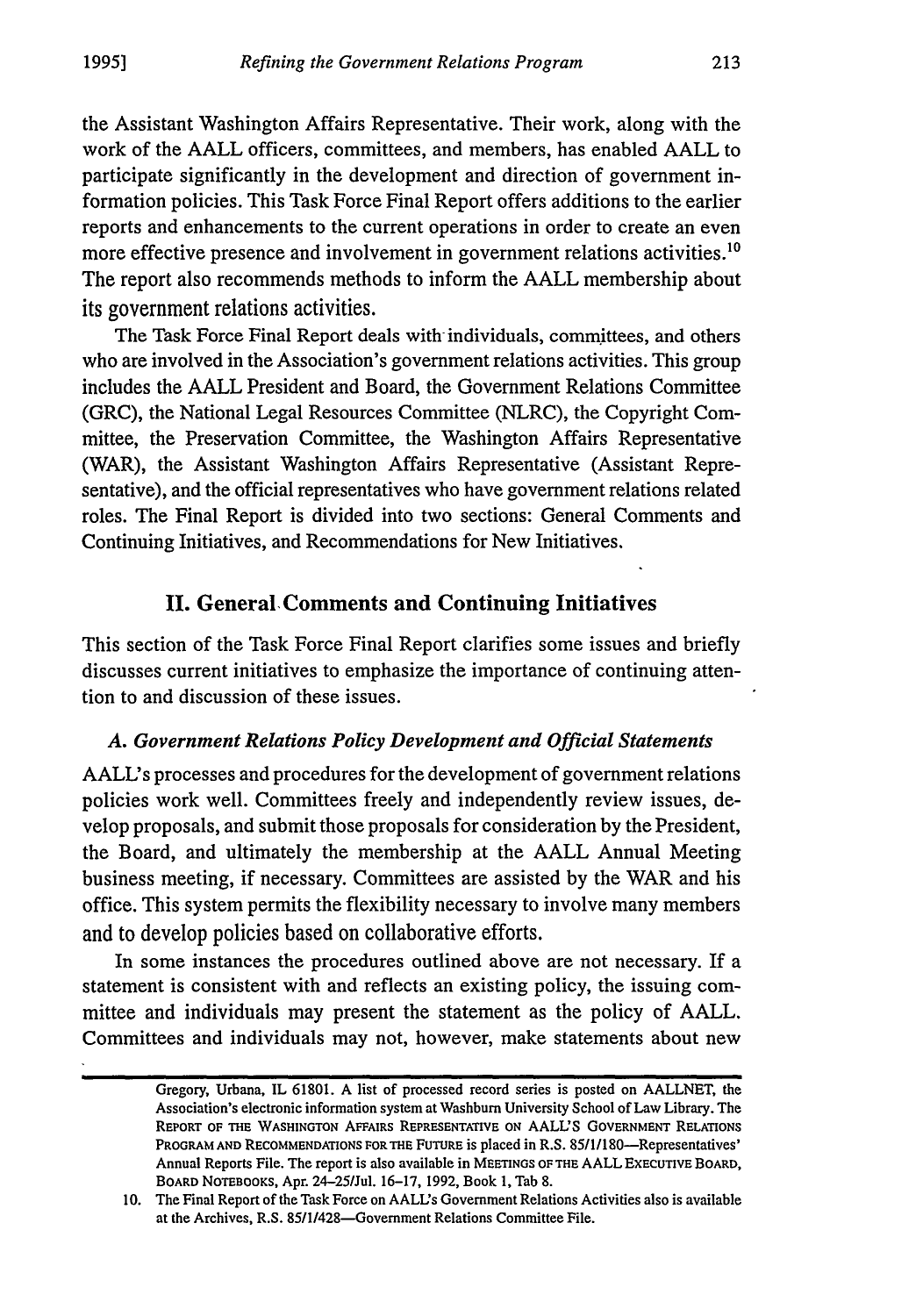policies that are not founded on existing policies. These statements must be approved **by** the President, the Board, and the membership where appropriate. The Copyright Committee is the only committee that is exempted from this procedure.<sup>11</sup>

There has been some discussion recently about the use of a "House of Delegates" in **AALL** to develop and approve government relations policies, positions, and statements. The Task Force does not support this concept because it is unnecessary to create this layer of bureaucracy, which obviously would increase the time necessary to decide issues. Government relations issues normally must be decided in a timely manner. Additionally, a "House of Delegates" as a decision-making process is too unwieldy for an organization of AALL's size.

The drafting of letters and testimony on behalf of **AALL** currently is working well. The WAR normally contacts the appropriate committee chair with a request for assistance and/or for review of documents drafted in his office. One of the clear responsibilities of the Assistant Representative is to draft letters and testimony for review **by** the WAR, committees, and other involved individuals. Occasionally, the President, the WAR, and a committee chair may decide that a committee member is the most appropriate individual to draft the letter or the testimony. Again, the flexibility of the current system works well and allows the Association the opportunity to take advantage of the talents of many members.

#### *B. Committees and Committee Composition*

The committees that are involved in government relations activities require members who are committed to the work and eager to learn the issues, and in some instances, members who already have substantial subject matter knowledge. The Copyright Committee requires members who have expertise in copyright law if the committee is expected to function effectively. There is little time for new members to learn the subject matter; they need to contribute immediately to the Copyright Committee discussions and evaluations. Past and current chairs of the Copyright Committee recommend that members who are appointed to this committee have more than just a basic knowledge of the subject. The individual who is appointed to chair the Copyright Committee must have *substantial* knowledge of and experience with copyright law. The individuals who are appointed to chair the GRC and the NLRC should have experience with government information issues and, ideally, experience on the committee.

The Copyright and the Government Relations Committees are authorized to speak on behalf of AALL.<sup>12</sup> The Copyright Committee is authorized to develop

<sup>11.</sup> AMERICAN ASSOCIATION OF LAW LIBRARIES, COMMITTEE HANDBOOK 4 (1988, revised Apr. 13, 1991) **[hereinafter AALL CoMmiTEE HANDBOOK].**

*<sup>12.</sup> Special Committee Final Report, supra* **note 8,** at **186.** For Copyright Committee authorization, *see* **AALL COMMITTEE HANDBOOK,** *supra* **note 11,** at 4.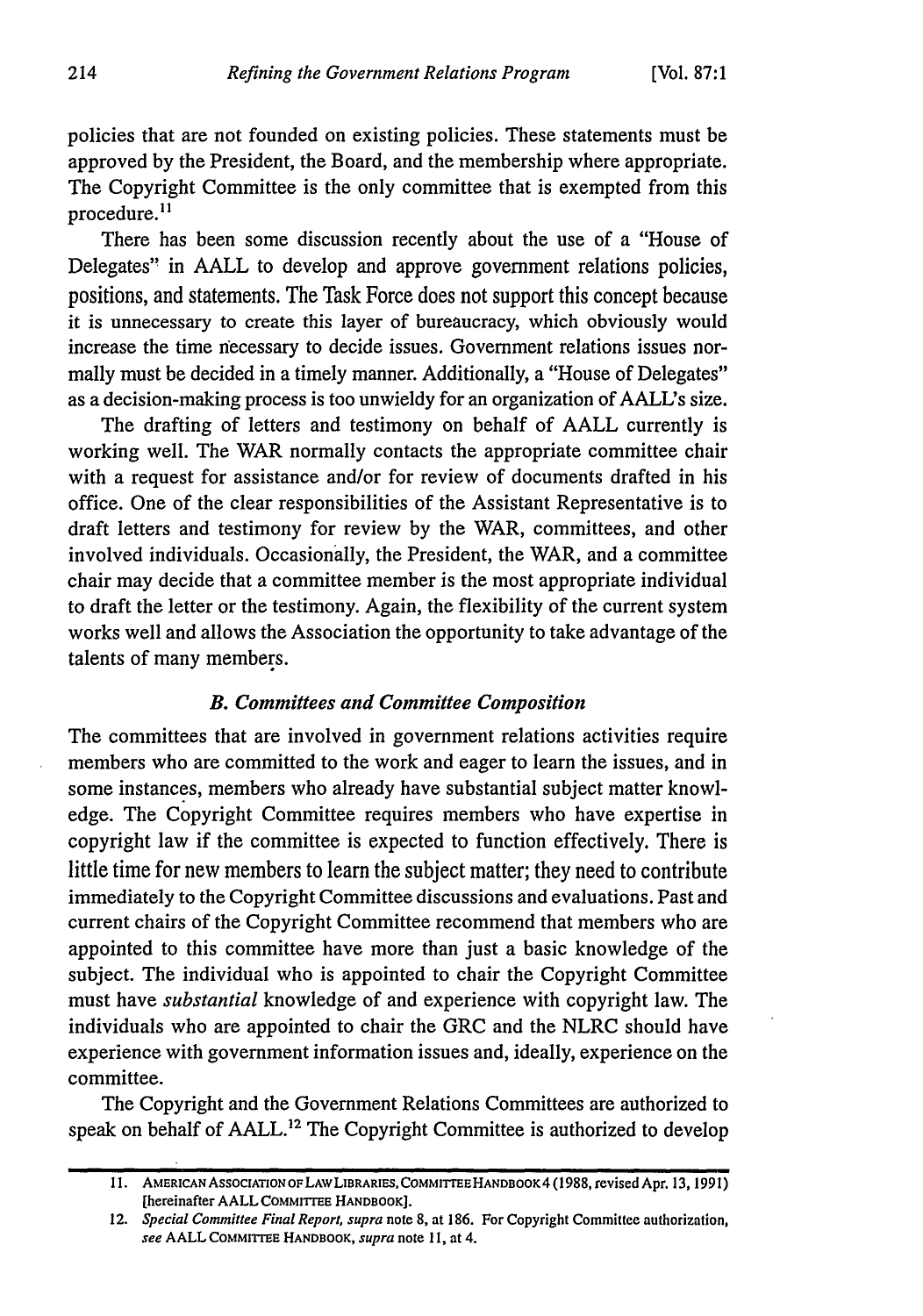and speak about AALI's position on new copyright issues without prior approval of the President and the Board. However, this seldom occurs. Most Copyright Committee chairs have reviewed carefully positions supported **by** the committee with the President and the Board before issuing any statements.

The GRC, on the other hand, can speak about established positions that are consistent with the  $AALL$  government relations policy,<sup>13</sup> but must seek the approval of the President and the Board before issuing a statement or speaking on a new policy. Additionally, the official representatives to various groups and associations, such as the **AALL** Representatives to the National Commission on Libraries and Information Service and the Library of Congress Network Advisory Committee, may speak for the Association as long as their comments reflect their official capacity and are within the scope of their responsibilities.14

The Task Force members and the respondents to the Task Force survey feel that the current methods used to appoint new committee members and the official representatives work reasonably well. The Task Force encourages the President-Elect to continue seeking a balance of experienced and less experienced members and representation from the various law library types for most committees. The Task Force also encourages the President-Elect to seek specific expertise in certain areas, especially copyright law, before making appointments. One survey respondent commented, "While I fully support the concept that [committees] should reflect the composition of the Association, I believe that interest and knowledge of at least some of the issues is more important than the type of library in which one works." The President-Elect should consult the WAR to solicit information about issues that his office might be facing during the coming year. For example, a member with some knowledge about telecommunications issues is crucial for the GRC since telecommunications issues affect many information access issues facing the Association and the WAR.

The Task Force recognizes the difficulty of satisfying all **AALL** constituencies and applauds the efforts of **AALL** Presidents for their commitment to balance committee compositions. The Task Force also stresses the importance of subject matter and issue knowledge for some committees, and encourages the Presidents to consider all these factors when selecting **AALL** members to serve on committees. The Task Force asked a question about the appropriate size of committees on the survey. Survey respondents generally believe that the committees have sufficient members to accomplish the charges of the committees. Therefore, the Task Force makes no recommendations about

**<sup>13.</sup>** For a copy of the Government Relations Policy, *see* **AMERICAN AssOCIATION OF LAW LIBRARIES,** *Government Relations Policy,* in AALLDIRECToRYAND **HANDBOOK 1994-95, at713-16** (34th ed. 1994).

*<sup>14.</sup> Special Committee Final Report, supra* note **8,** at **186-87.**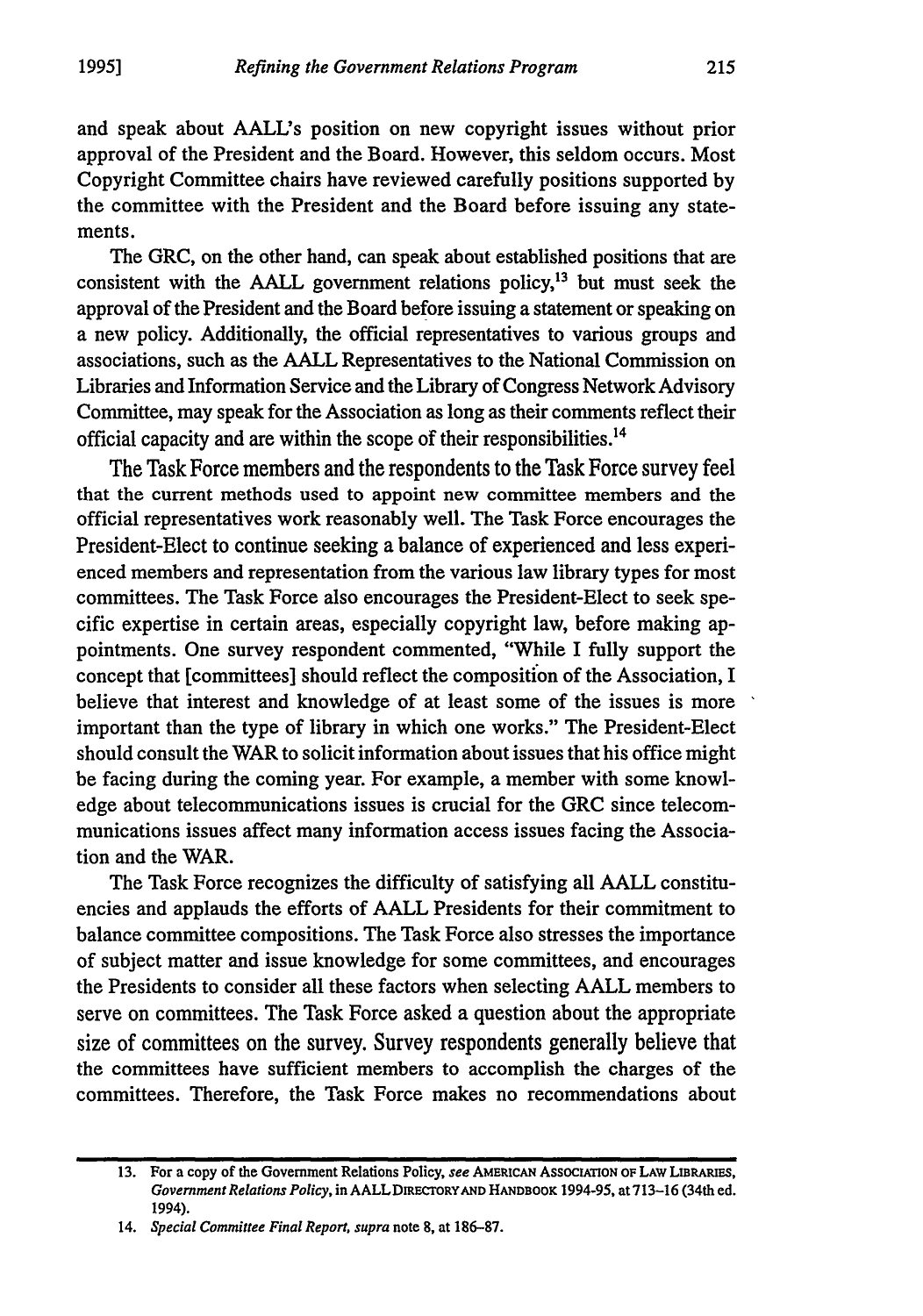committee sizes, especially since this issue was addressed last year **by** the **AALL** Special Committee on Committees in **1992-1993.1s**

#### *C. Washington Affairs Representative and the Washington Presence*

At its April, 1994 meeting, the **AALL** Board approved a motion to change the status of the Washington Affairs Representative position to an "indefinite, continuing term, serving at the pleasure of the President and the Executive Board."<sup>16</sup> The Association has benefitted tremendously from the work of the current WAR. He has brought substantial recognition to the Association, and **AALL** is now viewed as an active and valuable participant in the development of government information policy. The Task Force survey responses indicated some interest in an educational role for the WAR, helping other **AALL** members learn lobbying techniques, letter-writing skills, and related activities. The WAR already performs an educational role, making presentations at national and chapter meetings. During these presentations, the WAR discusses issues substantively and recommends various methods for the membership to become involved in lobbying efforts. Since the WAR is a volunteer, it is unlikely that he can increase his activities in this area.

On the other hand, it appears that there has been little broad based interest in lobbying instruction. The workshop planned **by** the Government Relations Committee and the State, Court and County Special Interest Section last year prior to the **AALL** Annual Meeting did not receive sufficient participation and was canceled. The GRC and the WAR stand ready to offer these types of educational programs when the association membership requests and supports the programs.

The Task Force Final Report includes some specific recommendations about the Washington Affairs Representative and the Washington Office in Part **III. C.**

#### *D. Role of the Government Documents Special Interest Section*

The Government Documents Special Interest Section (SIS) provides valuable expertise to the committees and individuals involved in **AALL** government relations activities. The Association should use this expertise and encourage considerable dialogue between the Government Documents SIS and the committees. The Government Documents Special Interest Section serves the association well as a training ground for future members of committees such as the

*<sup>15.</sup>* **AMERICAN AsSOCIATION oF LAw LIBRARIES, SPECIALCOMMITTEE ON COMMrEES, 1992-93,** FINAL **REPORT, June** 24, **1993.** This document is available at the **AALL** Archives at the University of Illinois; the document is placed at R.S. *85/1/400--Committee* Reports and Lists File. *See supra* note **9.** The report also is available in **MEETINGS OF THE AALL** EXECuTivE **BOARD,** BOARD **NOTEBOOKs,** Apr. 23-24/Jul. **7-8, 1993,** Book **1,** Tab **6.**

**<sup>16.</sup>** Letter from Kay M. Todd, President of the American Association of Law Libraries, to Robert L. Oakley, **AALL** Washington Affairs Representative **I** (May **25,** 1994) (on file with the Chair of the Task Force).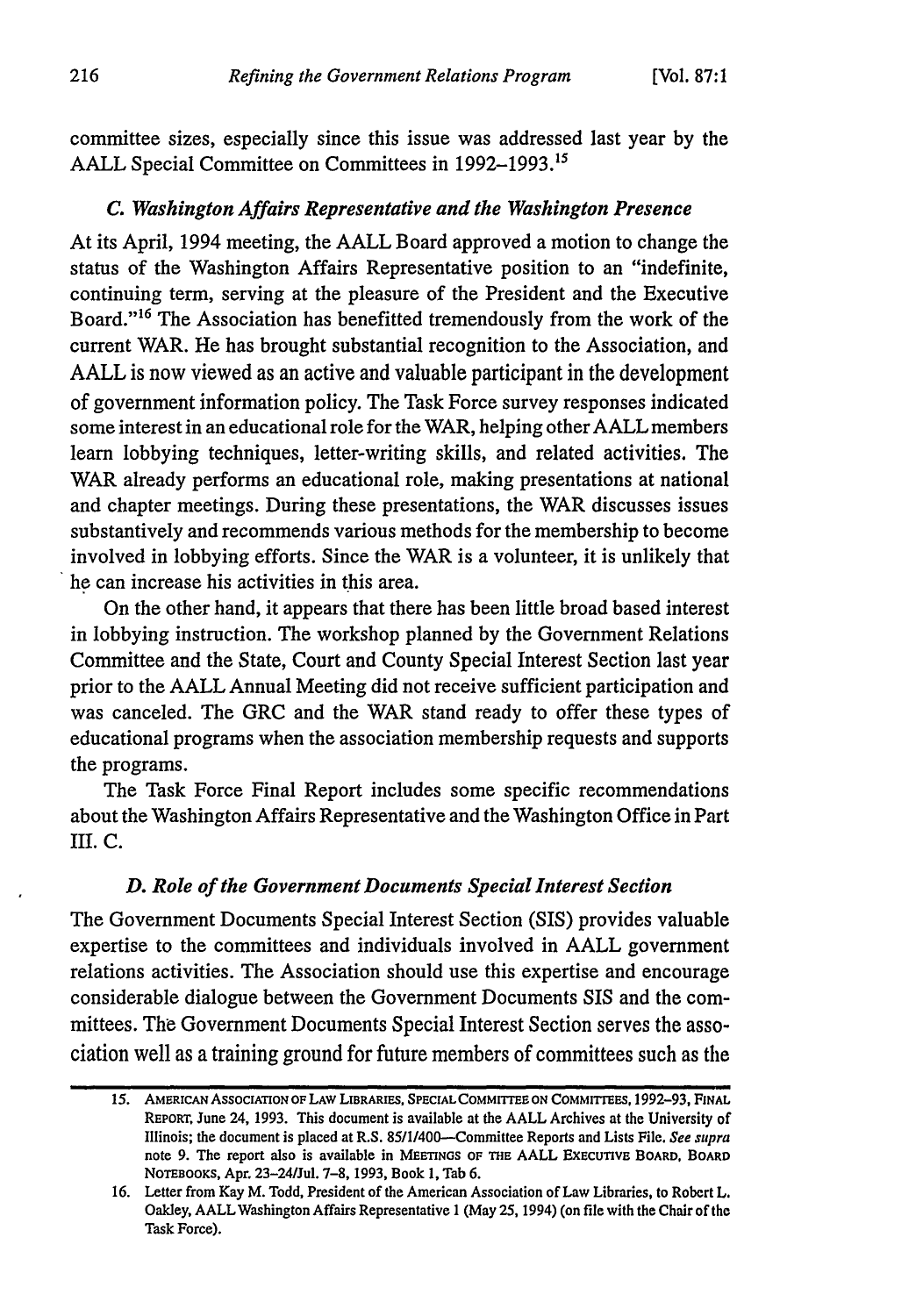GRC and the NLRC. Another significant role for the Government Documents Special Interest Section is to assist with the publicity of policies, decisions, testimony, and information about the importance of lobbying efforts. The Task Force commends the Government Documents SIS for its cooperation several years ago with the GRC to form the state issues monitoring program. It is, however, difficult to ascertain an official role for the Government Documents SIS in the development of **AALL** policies and positions. It is the responsibility of **AALL** committees to develop policies, and it would be too unwieldy to involve formally the Government Documents SIS as a player in every policy determination. It is important, however, that the chairs of the various **AALL** committees which are involved in government relations activities actively correspond and exchange information with the Government Documents SIS chair.

#### **III. Recommendations for New Initiatives**

This section of the Task Force Final Report focuses on new initiatives. The recommendations are designed to coordinate better the work of the various committees, the Washington Affairs Representative and his office, and the official representatives involved in **AALL** government relations activities; and to educate the **AALL** membership, including committee members, about government information issues and the work of **AALL** persons involved in these issues. The nine recommendations cover three different, but interrelated, categories: **AALL** operations, **AALL** committees, and the Washington Affairs Representative Office.

#### *A. Issues Relating to AALL Operations*

#### **Recommendation 1**

*The AALL Board should authorize the Washington Affairs Representative to determine when the Assistant Washington Affairs Representative may speak on behalf of AALL.*

Currently, very few individuals are authorized to speak on behalf of **AALL.** The Assistant Representative is not included on this list. As the Assistant Representative learns his/her role, develops visibility within the library and government communities as a representative of the Association, and develops expertise in the issues, he or she naturally will be asked to state the Association position. It is important that this individual be able to respond appropriately and in a timely manner. It is equally important that the individual in this role have the requisite knowledge prior to speaking for the Association. When the WAR feels that the Assistant Representative is sufficiently knowledgeable, the WAR should have the authority to designate the Assistant to speak for the Association on particular issues.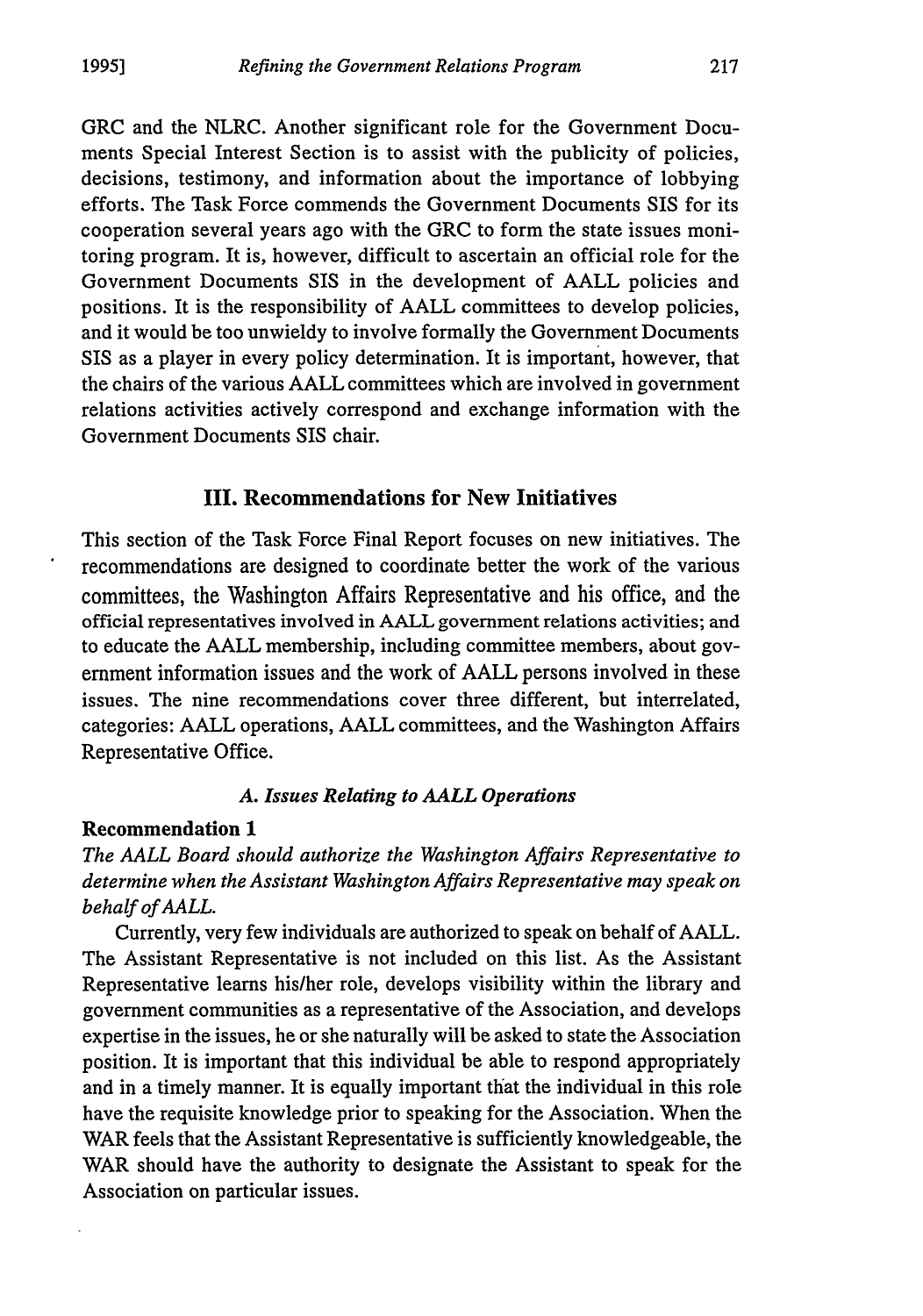$\sigma$ 

#### **Recommendation 2**

# *The AALL President should convene a brief meeting of individuals involved in AALL government relations activities every year at the AALL Annual Meeting.*

**A** large number of individuals are involved in **AALL** government relations activities. This group includes the President and President-Elect, who serve as the Board liaison for the GRC, the WAR, the Assistant Representative, the current and incoming chairs of the Copyright, National Legal Resources, Preservation, and the Government Relations committees, and the official representatives to groups associated with government relations issues. Increasingly, these individuals must recognize the importance of the coordination of efforts. Additionally, the WAR and the Assistant Representative must have the opportunity to convey the importance of adherence to deadlines and the necessity for quick turnaround of drafts of letters and testimony and the critical evaluation of proposed legislation. The content of the brief meeting should be **(1)** a pep talk from the President for these individuals, (2) a description of how the Washington Office operates, and **(3)** a quick "process" discussion **by** the WAR to make certain that everyone knows how the process works, who is involved, and other related issues. This meeting is not designed to discuss issues substantively, although this could occur on occasions. The discussion of issues is handled more appropriately at the "Annual Legislative and Regulatory Update" program at each Annual Meeting.

#### Recommendation **3**

*The AALL Board should budget travel funds for trips to Washington, D.C., by committee chairs and/or other individuals to testify before Congress and/or other appropriate entities.*

The Association must begin to consider the costs of supporting a lobbying effort. **A** step in this direction is to provide adequate funds for trips to Washington, **D.C., by** committee chairs and other **AALL** members who might be asked to testify before the **U.S.** Congress or other appropriate bodies. Funds were available in the GRC budget several years ago, and the funds were used occasionally. Although the WAR and the Assistant Representative will testify most frequently, there are occasions when it is important to bring in other members. The budget should permit this. The Task Force makes no recommendation regarding which budget line should be used for the funds. It does believe, however, that **AALL** must realize that trips to Washington, **D.C.,** to testify are significant contributions and more than just discretionary.

The Association should begin to evaluate the funds necessary to support a fully developed government relations program. It presently benefits from the generosity of members who volunteer their time, efforts, and funds and from the support of Georgetown University Law Center. In the future, **AALL** may have to rely on salaried staff to represent its interest. The Association also must consider more active participation with other library associations to fund items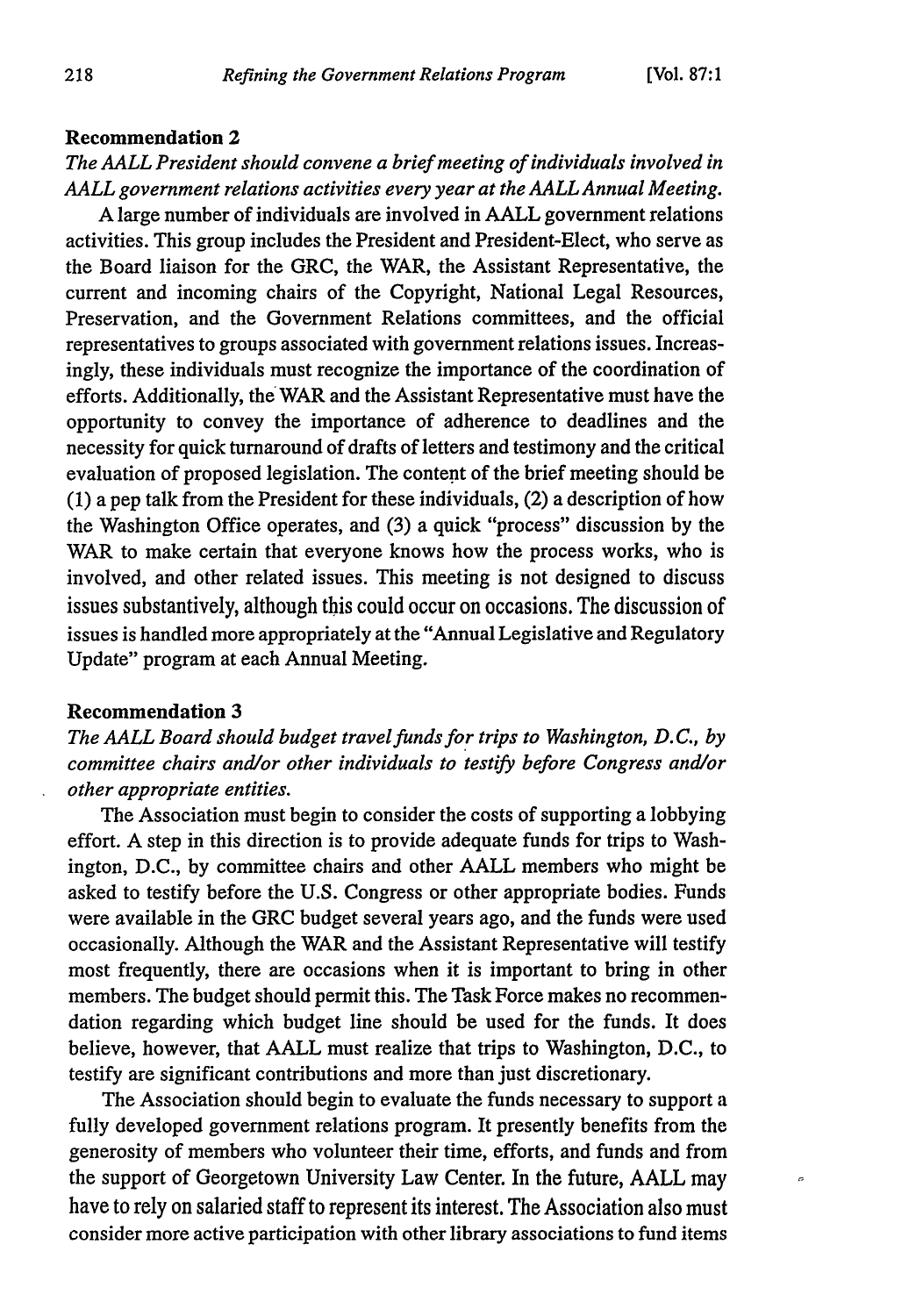such as a retainer arrangement with a copyright law attorney who can represent the library profession's interests. The Task Force recommends the adoption of the specific recommendation, but also encourages the Board to discuss these broader and more far-reaching funding issues.

#### *B. Issues Relating to AALL Committees*

#### **Recommendation 4**

*The National Legal Resources Committee should define its role more clearly, including a review of the continuing necessity for the Committee.*

Many respondents to the Task Force survey responded that they did not understand the role of the National Legal Resources Committee and did not know if there was a continuing role for this Committee within **AALL.** There is considerable overlap among the issues that are reviewed **by** the GRC and the NLRC. Several persons involved in the government relations program suggested that the NLRC should be merged with the GRC and/or become a sub-group of the GRC, reporting to the GRC Chair. These suggestions are based on the fact that the issues are similar and it would **be** easier to coordinate the **AALL** discussion and position on the issues if only one committee was involved in the evaluation. It is important that everyone within **AALL** understand the NLRC's role if it is to continue as a standing committee. The Task Force recommends that the **AALL** President charge the NLRC to investigate and evaluate its role, carefully reviewing the earlier report about the NLRC,<sup>17</sup> and report to the Board within one year concerning the role of the Committee and whether and in what form it should continue.

# **Recommendation** *5*

*The Preservation Committee should become a sub-group of the Technical Services Special Interest Section.*

The continuing role of the Preservation Committee remains a question for many respondents to the Task Force survey. Most preservation issues deal with the preservation of traditional library materials and should be addressed **by** the Technical Services Special Interest Section **(TS-SIS).** If this recommendation is adopted, cooperation and communication between the TS-SIS Preservation sub-group and the Government Relations Committee are encouraged when issues involve the preservation of government information.

# **Recommendation 6**

*The Association should adopt a simplified process to resolve any conflicts that might arise about government relations policies and activities within AALL.*

*<sup>17.</sup> See generally* **SETTING THE LEGAL INFORMATION AGENDA FOR THE YEAR 2000: BASED ON A WORKSHOP OF THE AMERICAN AsSOCIATION OF LAW LIBRARIES NATIONAL LEGAL RESOURCES CoMMIrrEE (M. Kathleen Price & Margaret Maes Axtmann, eds., 1993).**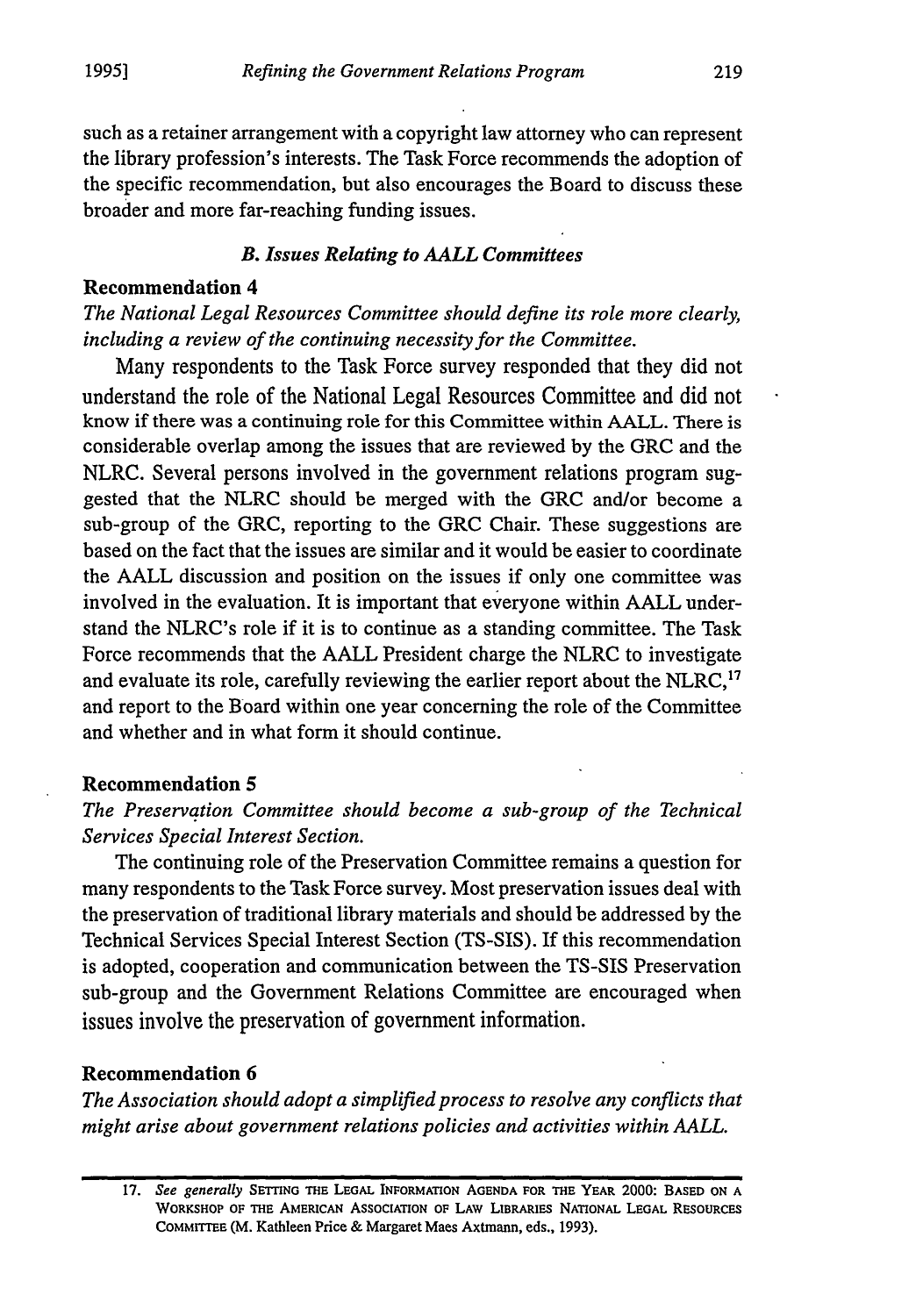There is a degree of overlap among the committees and others who are involved in the government relations activities of the Association. Some duplicative discussions and efforts are important and beneficial for **AALL.** However, it is inevitable that differences of opinions regarding an **AALL** position will arise. The Association should develop internal procedures to resolve these differences; however, **AALL** does not need a complicated or bureaucratic system to resolve the few differences that might occur.

In situations where two committees, or one committee and an official representative, or any other combination of **AALL** constituencies differ regarding the position that the Association should take, the groups or individuals should submit a brief position statement and the reasons for taking the position to the **AALL** President. The chairs or individuals also may talk informally with the President, who should then discuss the issue with the WAR. If appropriate and necessary, the WAR might discuss the issue with the chairs or individuals. The President, in consultation with the WAR, is authorized to resolve the issue if the review reveals that one position is supported clearly **by** existing **AALL** government relations policy statements. The decision then should be reported to the committees and/or the individuals involved. If the President cannot resolve the issue, the President should solicit the advice of the Board, which has the final authority to resolve the conflict. No committee and/or individual should issue a statement of **AALL** position until the matter has been resolved **by** the Board. The Board may decide that the Association will take no position on the issue.

# *C. Issues Relating to the Washington Affairs Representative and the Washington Office*

## **Recommendation 7**

*The Washington Affairs Representative should serve as an ex officio member of the AALL Executive Board and should attend all Board meetings.*

Crucial to the effective operations of the Washington Affairs Representative Office is an informed WAR and an informed Board. Attendance at and participation in **AALL** Board meetings guarantee that the WAR knows what the Board is doing, what issues it is discussing, its strategic directions, its goals, etc., and that the Board knows what the WAR is doing. Individuals holding similar government relations positions at other library associations attend their associations' board meetings. The WAR's role with the **AALL** Board should **be** similar to the roles of the Chair of the Council of Chapter Presidents and the Chair of the Council of SIS Chairs.

#### Recommendation **8 '**

*The Washington Affairs Representative and the Assistant Washington Affairs Representative should assume the responsibilities currently assigned to the official representatives to groups involved in government relations activities.*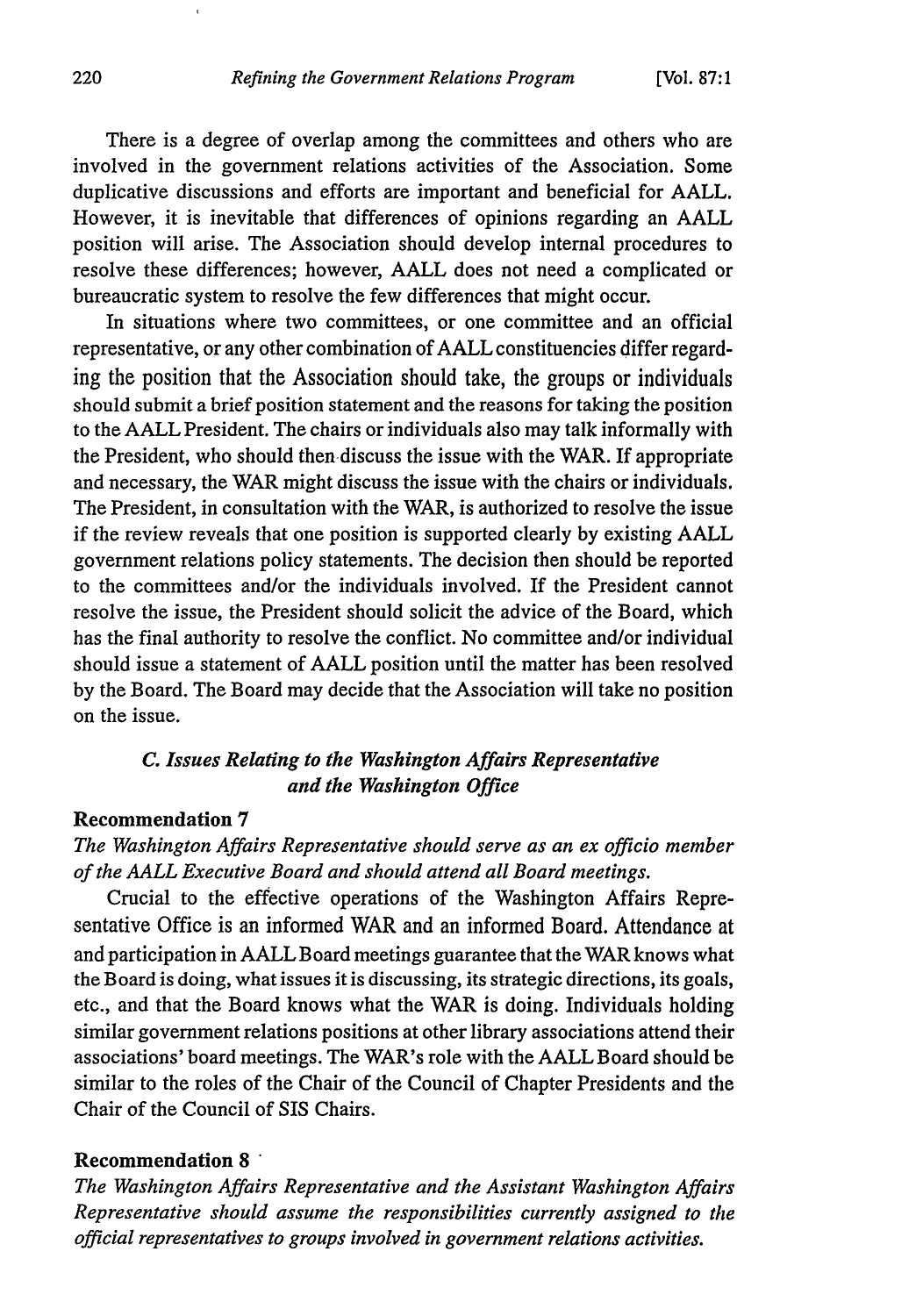The Task Force recommends that **AALL** should discontinue its practice of appointing **AALL** members to serve as official representatives to groups that deal with government relations and government information issues: This recommendation only applies to the official representative positions that are involved in government relations activities, such as the representatives to the National Commission on Libraries and Information Science, the Coalition of Government Information, the Library of Congress, the Library of Congress Network Advisory Committee, and others. As long as the WAR and the Assistant Representative are practicing law librarians and/or have experience as a law librarian, they should serve as the **AALL** representative to these committees, government bodies, and other entities. These two individuals will be identified quickly in the government relations arena as the contacts for **AALL,** which promotes better recognition for both the individual and the Association. The WAR and the Assistant Representative also possess more comprehensive knowledge of the Association's positions on many government relations issues. It is easier to get the information from these groups back to the appropriate individuals if there are two individuals who have this responsibility, rather than many **AALL** members who would handle the responsibility differently. There should be some cost savings as no travel expenses will have to be paid for meetings in Washington, **D.C.**

#### **Recommendation 9**

*The Washington Affairs Representative and the Assistant Washington Affairs Representative should educate the AALL membership.about the Association's government relations activities and positions on issues.*

It is crucial that **AALL** members become more aware of government relations and government information issues. It also is important that the **AALL** membership understands the importance of an Association presence in Washington, **D.C.** The members must understand the activities of the WAR and the Assistant Representative. To accomplish this recommendation, the Task Force recommends that the WAR and the Assistant Representative perform the following responsibilities:

- **1.** Present a brief issue-oriented and substantive discussion of government relations issues at one of the business meetings at each year's **AALL** Annual Meeting. The President should determine at which business meeting this presentation should occur.
- 2. Post letters submitted to government officials, testimony drafted for the Association, and other related documents on the law library-related discussion lists.
- **3.** Contribute informational articles and news items to the editor of the "Government News" column in the *AALL Newsletter.*
- 4. Submit and publish a Washington Affairs Representative report in the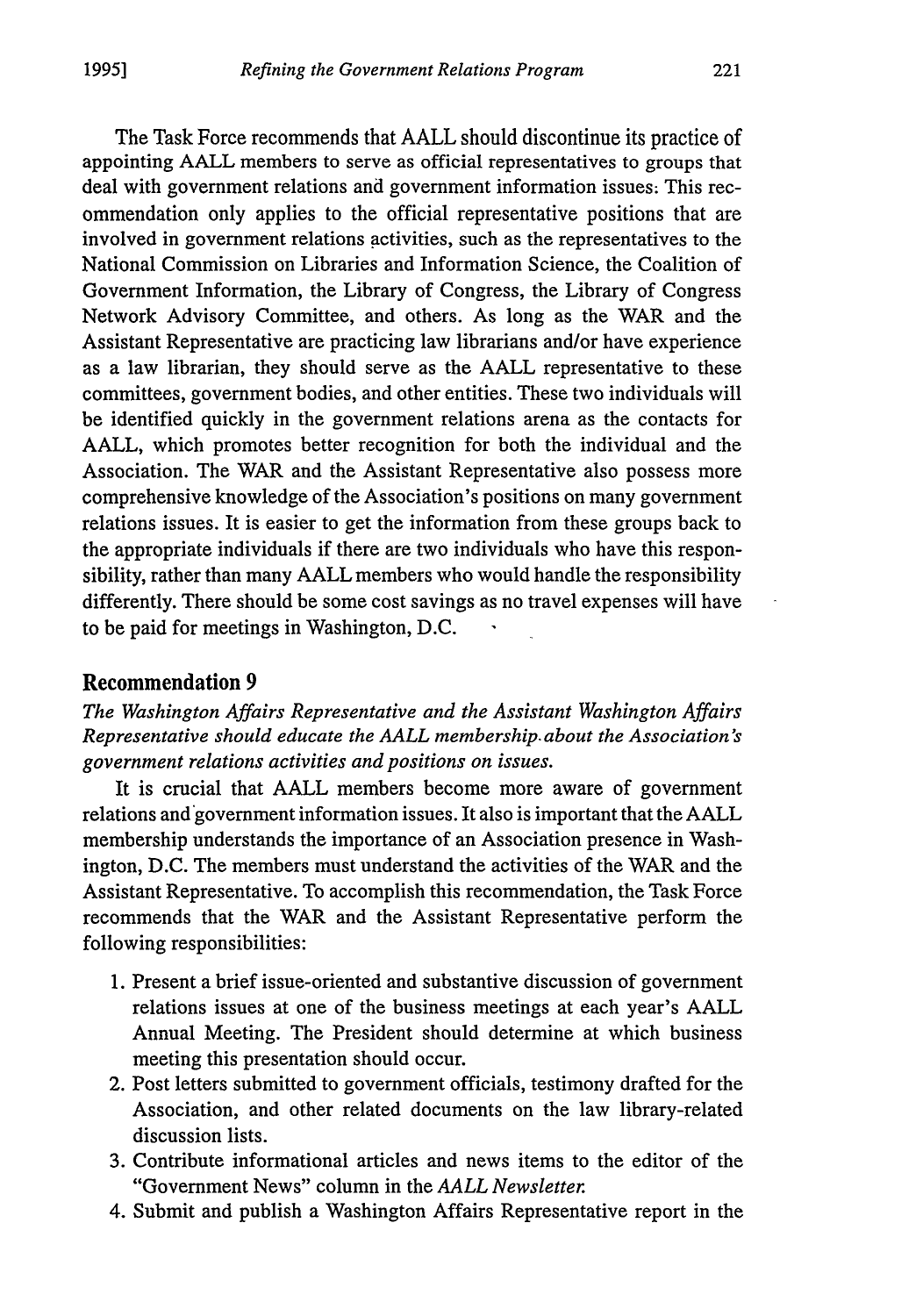*Law Library Journal* issue that includes the annual reports of committees and official representatives.

## **IV. Conclusion**

The Task Force appreciates the opportunity to study and report on AALL's government relations activities. With the submission of this Final Report, the Task Force on AALL's Government Relations Activities has completed its evaluation and work. The Task Force members are happy to answer any questions that might arise regarding this report.

# **Appendix American Association of Law Libraries Task Force on AALL's Government Relations Activities Interim Report, April 15, 1994**

**AALL President Kay M. Todd** created the Task Force on AALL's Government Relations Activities during the summer of **1993.** The members of the Task Force are Lolly Gasaway (North Carolina), Sally Wiant (Washington and Lee University), and Timothy Coggins (Alabama). Bob Oakley (Georgetown University), AALL's Washington Affairs Representative and current **AALL** Board member, serves as an ex officio member.

President Todd charged the Task Force with recommending "guidelines and procedures that promote better coordination of AALL's government relations activities, more efficiency of committees' work, consistency of positions on issues, and better communications among the various committees and official representatives involved in government relations activities." The Task Force members met at the **1993** Annual Meeting in Boston, Massachusetts, to discuss the charge to the Task Force and to consider methods to solicit opinions and experiences from **AALL** members, officers, and committee chairs. Members of the Task Force participated in several teleconference calls to continue planning the Task Force's work.

The Task Force designed a questionnaire to solicit the views and opinions of committee chairs, officers, and official representatives. The draft questionnaire was reviewed several times **by** the Task Force members, the **AALL** President, the Washington Affairs Representative, the Assistant Washington Affairs Representative, the Executive Director, and several current and past committee chairs. The Task Force questionnaire was mailed on January 12, 1994, to the thirty-two individuals who are involved in the **AALL** government relations program, including current chairs of selected committees (Government Relations, Copyright, National Legal Resources, and Preservation), past chairs of the same committees, official **AALL** representatives involved with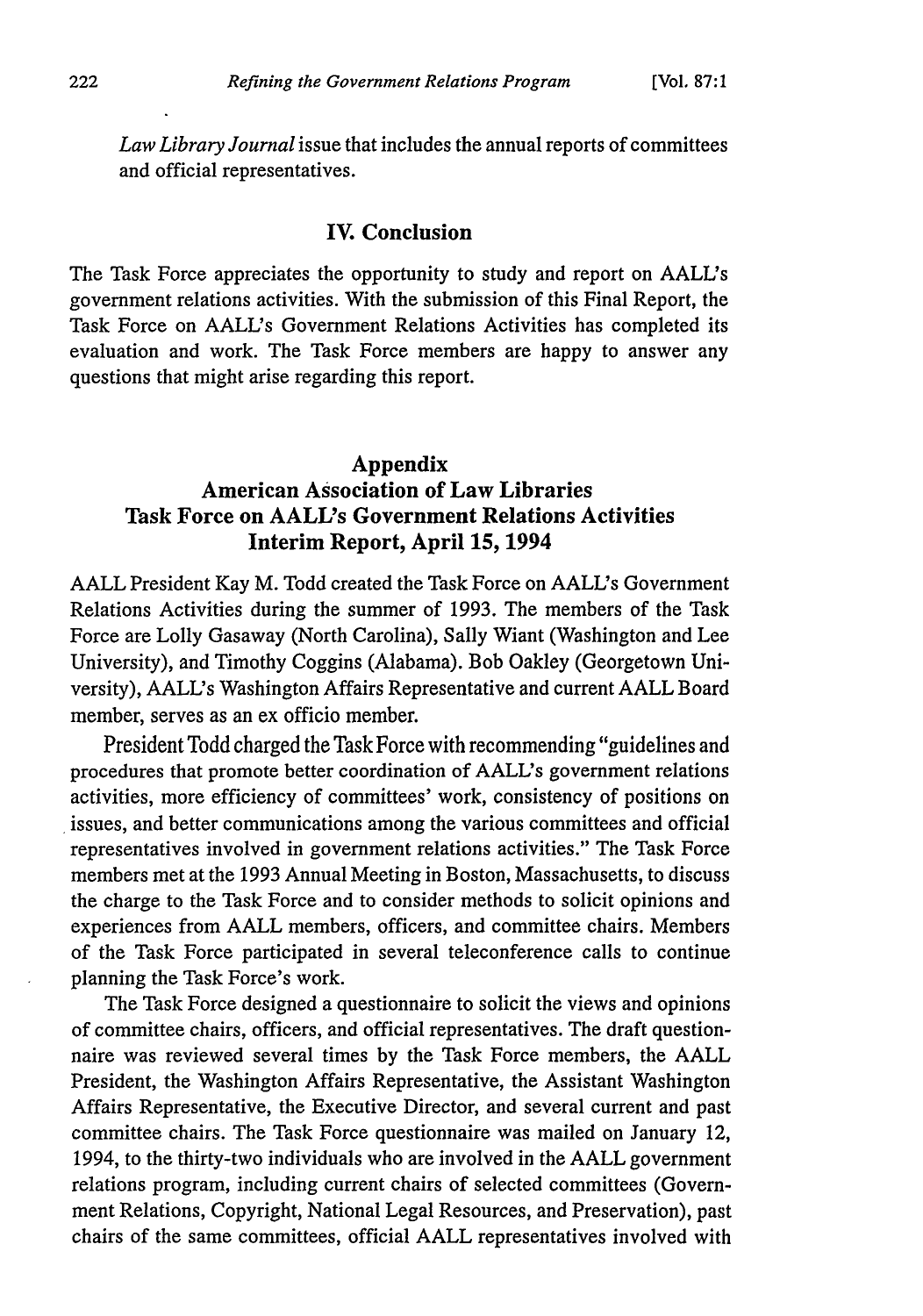government relations activities, **AALL** officers and Board members, the Washington Affairs Representative and the Assistant Washington Affairs Representative, the **AALL** Executive Director, and the current chair of the Government Documents SIS. An announcement of the Task Force's charge and a solicitation for input from other members appeared in the February 1994 issue of the *AALL Newsletter.*

The questionnaire consisted of twenty-three questions and was structured to solicit both opinions and experiences. The Task Force recognized that the questionnaire would be time consuming for respondents, but it was an essential step to permit the Task Force to complete its work. The Task Force sincerely appreciates the special efforts of respondents to provide complete and detailed answers. Thirty of the thirty-two individuals who received the questionnaire have responded; another **AALL** member submitted remarks as a result of the announcement in the *AALL Newsletter.* The work of the Task Force has been delayed temporarily because many of the survey responses were not received **by** the requested deadline of February **11,** 1994 **A** compilation of questionnaire responses will be used **by** the Task Force members to complete the final Task Force report. To complete its work, the Task Force will review questionnaire results, will consider possible changes to coordinate the Association's government relations activities, and will make recommendations to strengthen consistency, communication, and effectiveness of committees and representatives. The Final Report will be submitted to the **AALL** President for consideration at the July 1994 **AALL** Board meeting.

This Interim Report is designed to report only the process used **by** the Task Force. There are some preliminary findings that the **AALL** Board might find interesting, however. Overall, most respondents and the Task Force members feel that the present system is working fine. There are some concerns about overlap among the committees and the continuing purpose of some committees, as well as some interest in merging certain committees. Additionally, there are some differences of opinion regarding who should speak for the Association, who should draft testimony for **AALL,** how official positions should be determined, and other similar issues. Many respondents also express concerns regarding how **AALL** will function in the government relations arena if the current Washington Affairs Representative should resign the position.

Although not a part of its review at this point, the Task Force supports the proposal **by** Bob Oakley, Washington Affairs Representative, that the appointment of the Washington Affairs Representative be analogous to the appointment of the *Law Library Journal* editor. The Washington Affairs Representative should serve at the pleasure of the Association until such time as a president and/or a board determines that it is time to appoint a different person as the Washington Affairs Representative, or until the current Washington Affairs Representative chooses to resign from the position. This type of appointment, rather than the current system of regular expiring terms, accom